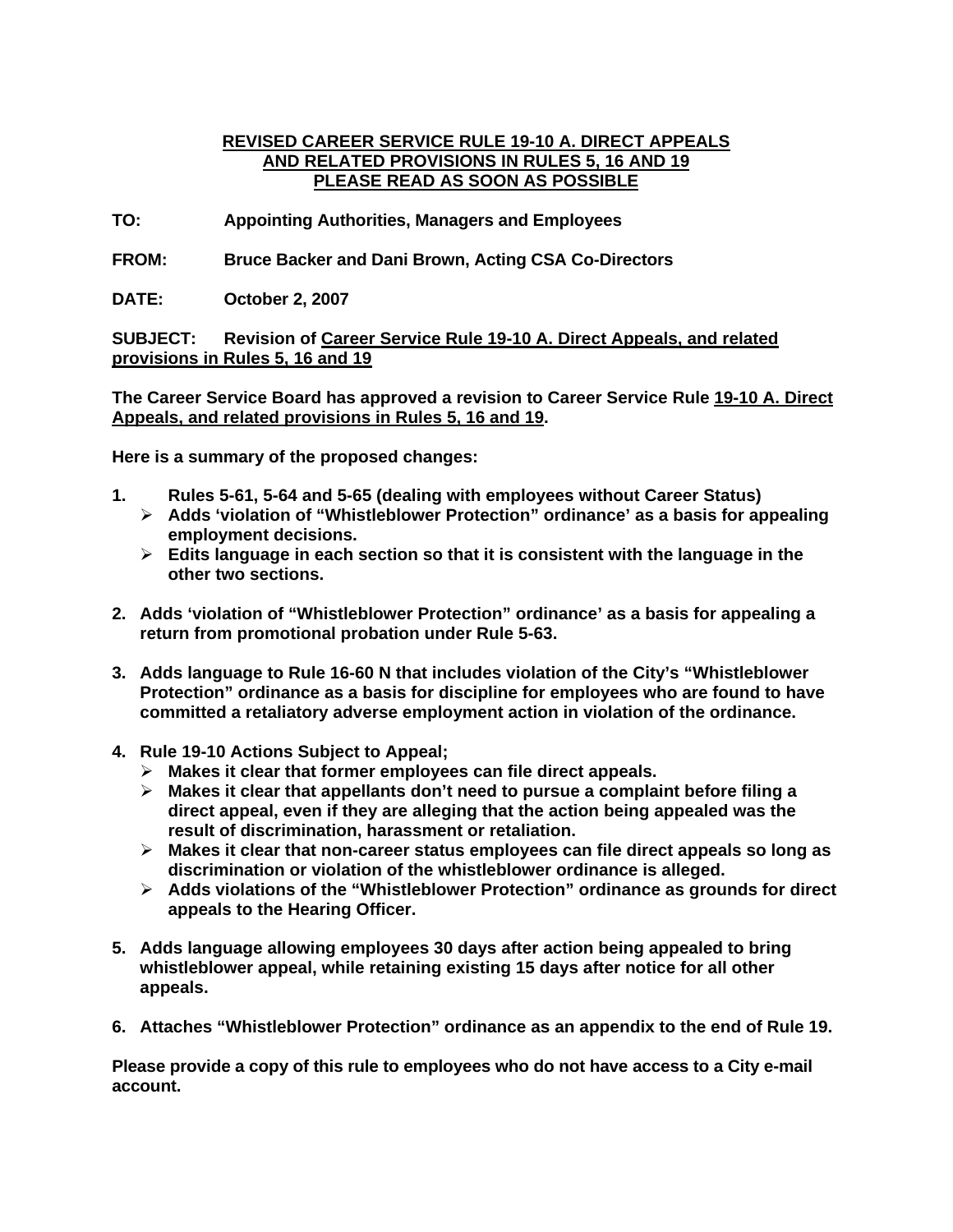#### **MEMORANDUM**

#### **REVISION 22 SERIES C**

- **TO:** Holders of CSA Rule Books
- **FROM:** Career Service Board
- **DATE:** October 2, 2007
- **SUBJECT:** Revision of Career Service Rule 19-10 A. Direct Appeals, and related provisions in Rules 5, 16 and 19

The Career Service Board has revised Career Service Rule 919-10 A. Direct Appeals, and related provisions in Rules 5, 16 and 19. The effective date of this revision is September 28, 2007.

|         | <b>Page Number</b>   | <b>Issuance Dates</b> |
|---------|----------------------|-----------------------|
| Remove  | $5-6$                | March 19, 2004        |
|         | $5 - 7$              | March 17, 2006        |
|         | $16 - 5$             | June 12, 2006         |
|         | 19-1 through 19-3    | January 1, 2006       |
|         |                      |                       |
| Replace | 5-6 through 5-7.1    | October 2, 2007       |
|         | $16 - 5$             |                       |
|         | 19-1 through 19-3.1  |                       |
|         | 19.A.-1 through 19-3 |                       |
|         |                      |                       |

## **PLEASE INSERT IN YOUR RULE BOOK AS SOON AS POSSIBLE. THANK YOU.**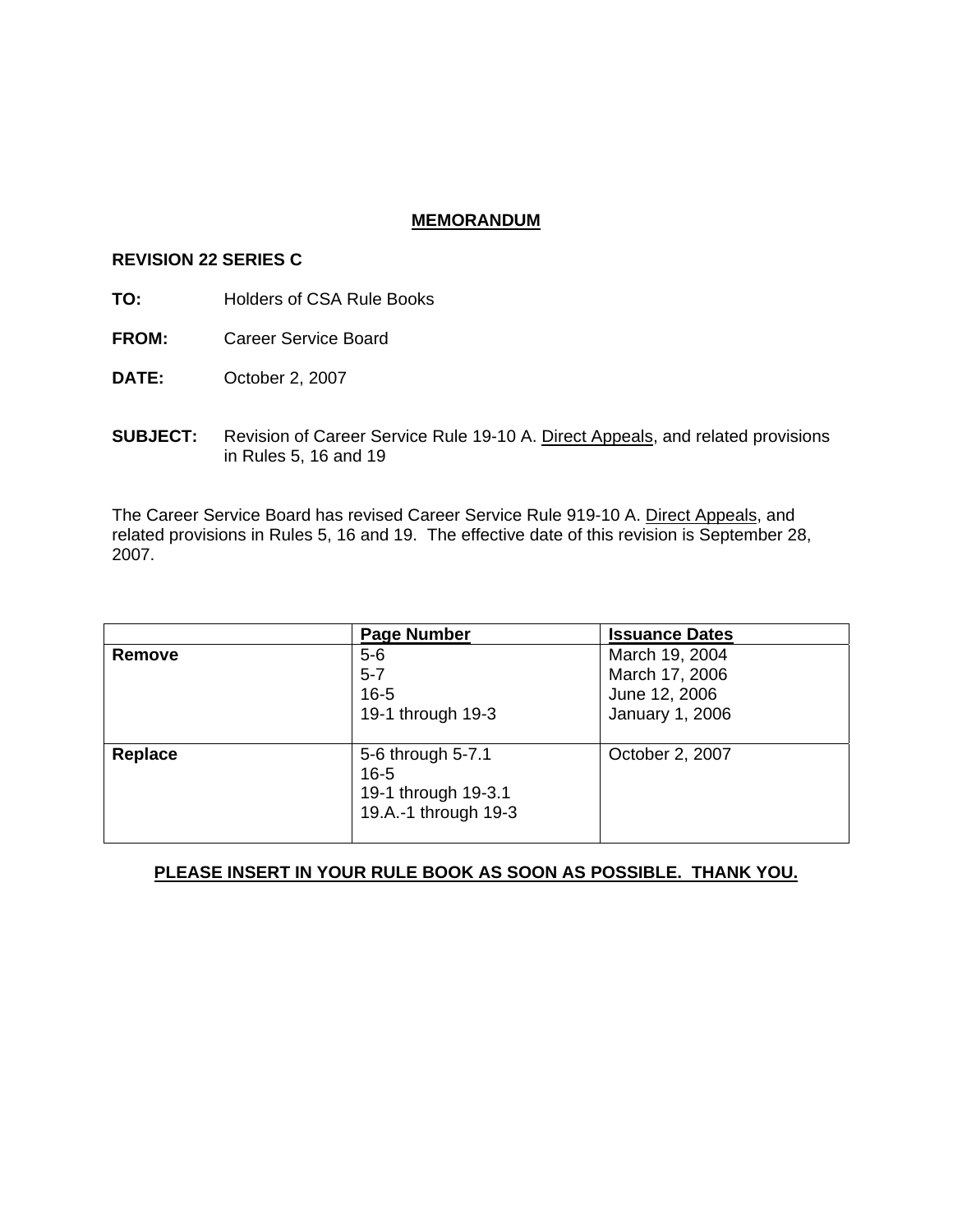Section 5-60 Effect of Employment Status on Employee Rights, Privileges and Benefits. (Effective November 1, 1980; Rules Revision Memo 127A)

5-61 Employees in Employment Probationary Status (Revised effective October 2, 2007; Rules Revision Memo 22C)

An employee in employment probationary status:

- 1. May be terminated or demoted at any time;
- 2. May not appeal any decision relating to his or her employment, including termination, except on the grounds of alleged discrimination or violation of the City's "Whistleblower Protection" ordinance;
- 3. Is entitled to accumulate leave in accordance with Rule 11 LEAVE, except that such employee shall not be entitled to take vacation leave until completion of probation or completion of six (6) months of continuous service, whichever comes first;
- 4. Is entitled to disability leave in accordance with Rule 11 LEAVE;
- 5. Is entitled to such other rights, privileges, and benefits as set forth in these Rules.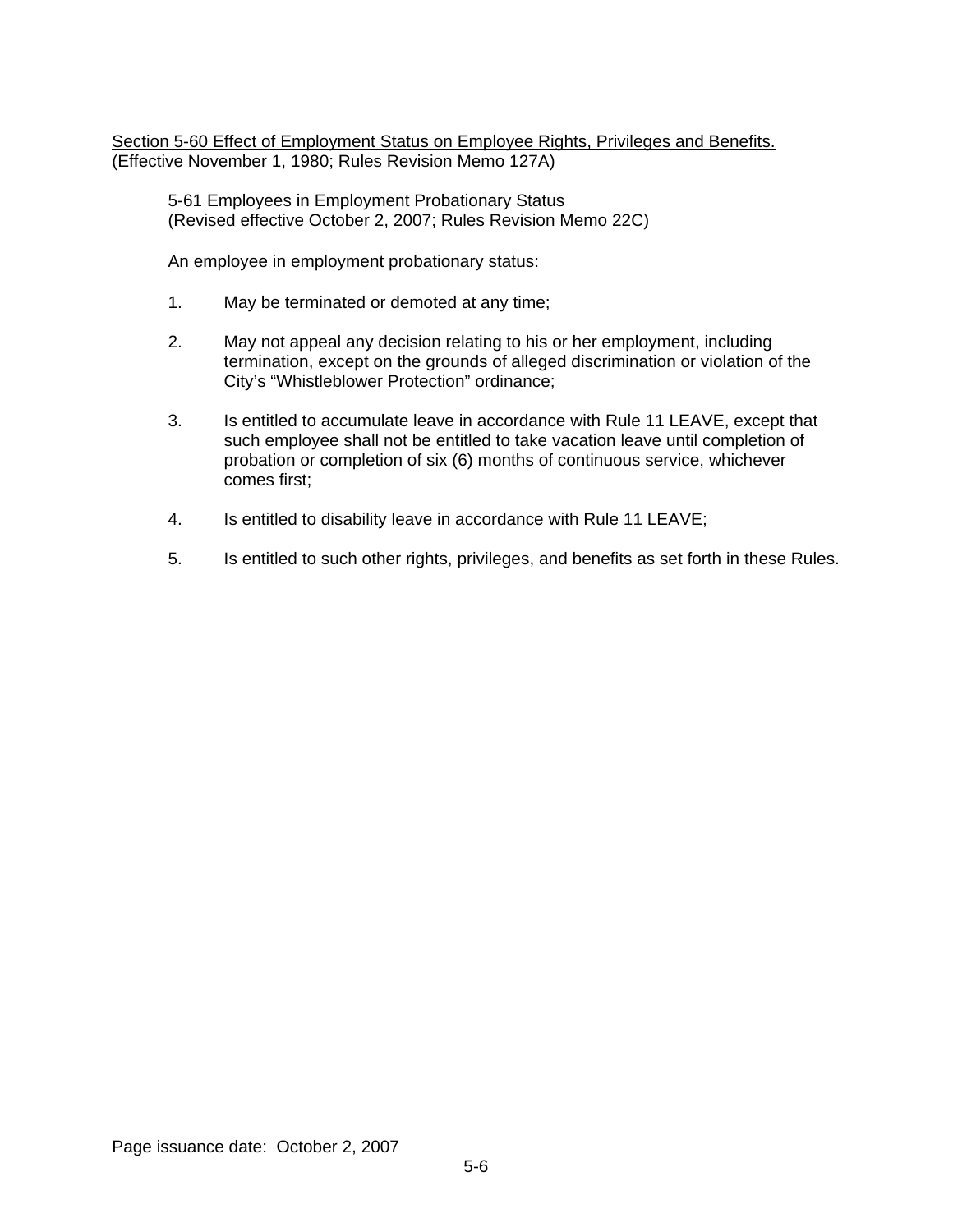### 5-62 Employees in Career Status

An employee in career status

- 1. May be disciplined or dismissed only for cause, in accordance with Rule 16, DISCIPLINE.
- 2. May file a grievance or appeal for any reason specified in Rule 18 DISPUTE RESOLUTION or Rule 19 APPEALS;
- 3. Is entitled to the full benefit of leave provisions in accordance with Rule 11 LEAVE;
- 4. May earn merit increases in accordance with Rule 9 PAY ADMINISTRATION; (Effective September 1. 1989; Rules Revision Memo 129B)
- 5. Is entitled to lay-off protection specified in Rule 14 SEPARATIONS OTHER THAN DISMISSAL except for employees appointed to limited positions after January 16, 2004; (Revised March 19, 2004; Rules Revision Memo 247B)
- 6. May receive reinstatement appointments as provided in Career Service Rule 14- 40, reassignments, transfer appointments or demotion appointments without serving a new probationary period; (Revised March 19, 2004; Rules Revision Memo 247B)
- 7. May have continuous service credits earned prior to lay-off restored if such employee (a) is reinstated within two (2) years immediately following the lay-off; or (b) is reemployed within two (2) years after being laid off and is still on the reinstatement list. (Effective December 18,1980; Rules Revision Memo 01, Series B)
- 8. Is entitled to such other rights, privileges and benefits as set forth in these Rules.

5-63 Employees in Promotional Probationary Status (Revised effective October 2, 2007; Rules Revision Memo 22C)

An employee in promotional probationary status, whether attained through promotional or re-promotional appointment, has the rights, privileges, and benefits of an employee in career status, except that if the employee does not perform at or above "Successful" on a Performance Enhancement Program Report during the promotional probationary period, the employee shall be returned to a position in the class from which promoted within the department or agency from which promoted. A return from promotional probation may not be appealed except on the grounds of alleged discrimination or violation of the City's "Whistleblower Protection" ordinance.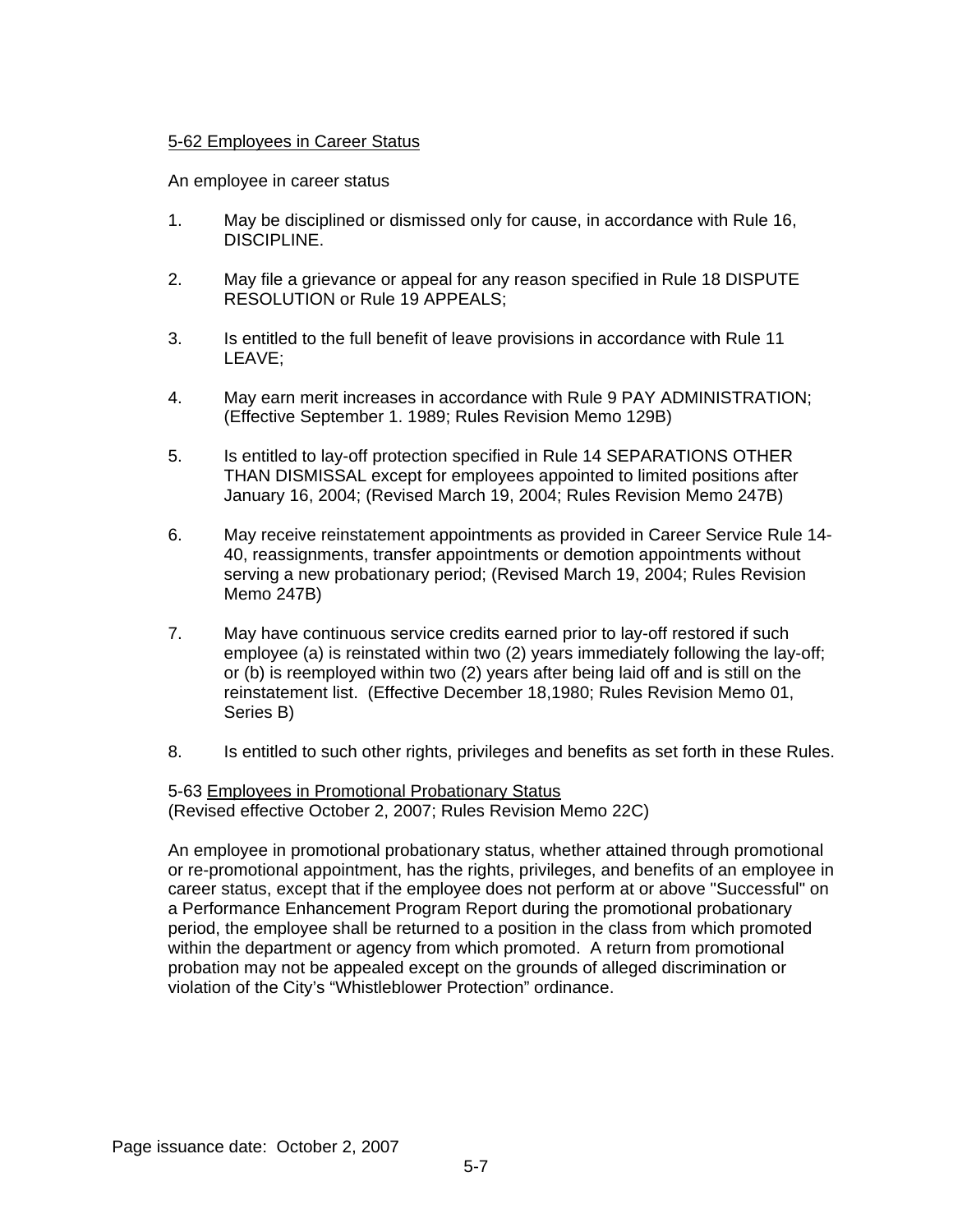#### 5-64 Employees in Non-Career Status (Revised effective October 2, 2007; Rules Revision Memo 22C)

An employee in non-career status:

- 1. May be terminated at any time;
- 2. May not appeal any decision relating to his or her employment, including termination, except on the grounds of alleged discrimination or violation of the City's "Whistleblower Protection" ordinance;
- 3. May promote to a higher level class if qualified in accordance with these rules;
- 4. May be re-assigned or transferred to another position in a class with the same job rate; and
- 5. May demote to another position, if qualified.

5-65 Employees in Trainee or Intern Probationary Status: (Revised effective October 2, 2007; Rules Revision Memo 22C)

An employee in trainee or intern probationary status:

- 1. May be terminated or demoted at any time;
- 2. May not appeal any decision relating to his or her employment, including termination, except on the grounds of alleged discrimination or violation of the City's "Whistleblower Protection" ordinance;
- 3. Is entitled to accumulate and take leave in accordance with Rule 11 LEAVE;
- 4. Is entitled to disability leave in accordance with Rule 11 LEAVE;
- 5. May promote to a higher level class if qualified in accordance with these rules;
- 6. May be re-assigned or transferred to another position in a class with the same job rate; and
- 7. May demote to another position, if qualified.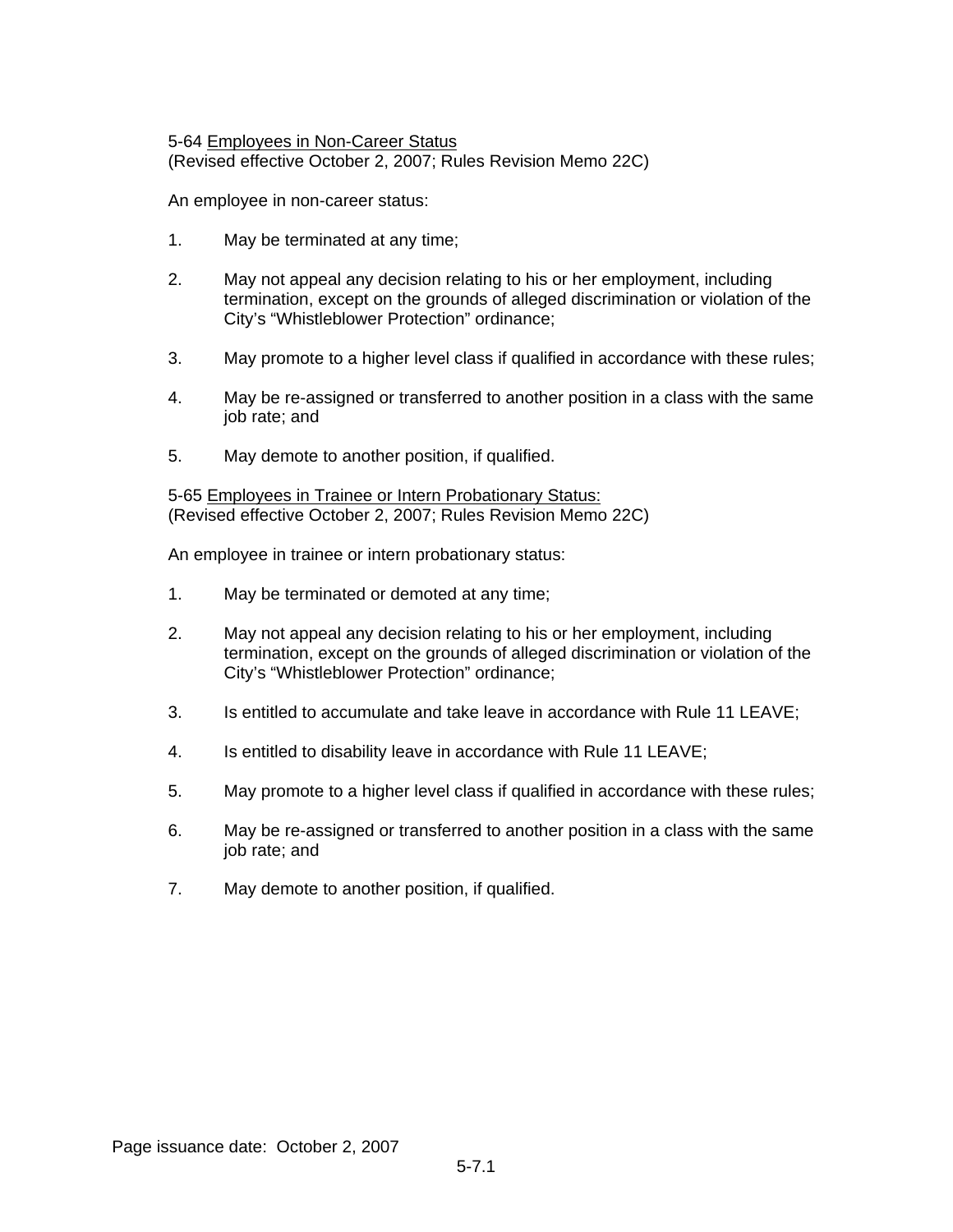- N. 1. Intimidation or retaliation against an individual who has been identified as a witness, party, or representative of any party to any hearing or investigation relating to any disciplinary procedure, or any violation of a city, state, or federal rule, regulation or law, or against an employee who has used the dispute resolution process in good faith.
	- 2. A determination by the Career Service Board or Hearing Officer that the employee has violated the City's "Whistleblower Protection" ordinance. (Revised effective October 2, 2007; Rules Revision Memo 22C)
- O. Failure to maintain satisfactory working relationships with co-workers, other City employees, or the public.
- P. Conviction of or being charged with a crime. Prior to imposing discipline under this subsection, the department or agency shall follow the guidelines contained in subsection 16-61.
- Q. Failure to report charges or convictions of crimes as required by Rule 15 CODE OF CONDUCT. (Revised effective June 12, 2006; Rules Revision Memo 10C)
- R. Discrimination or harassment of any employee or officer of the City because of race, color, religion, national origin, sex, age, political affiliation, sexual orientation or disability. This includes making derogatory statements based on race, color, religion, national origin, sex, age, political affiliation, sexual orientation or disability. Discipline for this prohibited conduct does not have to rise to the level of a violation of any relevant state or federal law before an employee may be disciplined and the imposition of such discipline does not constitute an admission that the City violated any law.
- S. Unauthorized absence from work; or abuse of sick leave or other types of leave; or violation of any rules relating to any forms of leave defined in Rule 11 LEAVE.
- T. Reporting to work after the scheduled start time of the shift.
- U. Unauthorized performance of work by non-exempt employees outside of the established work schedule.
- V. Failure to use safety devices or failure to observe safety regulations which: results in injury to self or others; jeopardizes the safety of self or others; or results in damage or destruction of City property.
- W. Engaging in a strike, sabotage, or work slowdown.
- X. Divulging confidential or otherwise sensitive information to unauthorized individuals.
- Y. Conduct which violates the Rules, the City Charter, the Denver Revised Municipal Code, Executive orders, or any other applicable legal authority.
- Z. Conduct prejudicial to the good order and effectiveness of the department or agency, or conduct that brings disrepute on or compromises the integrity of the City.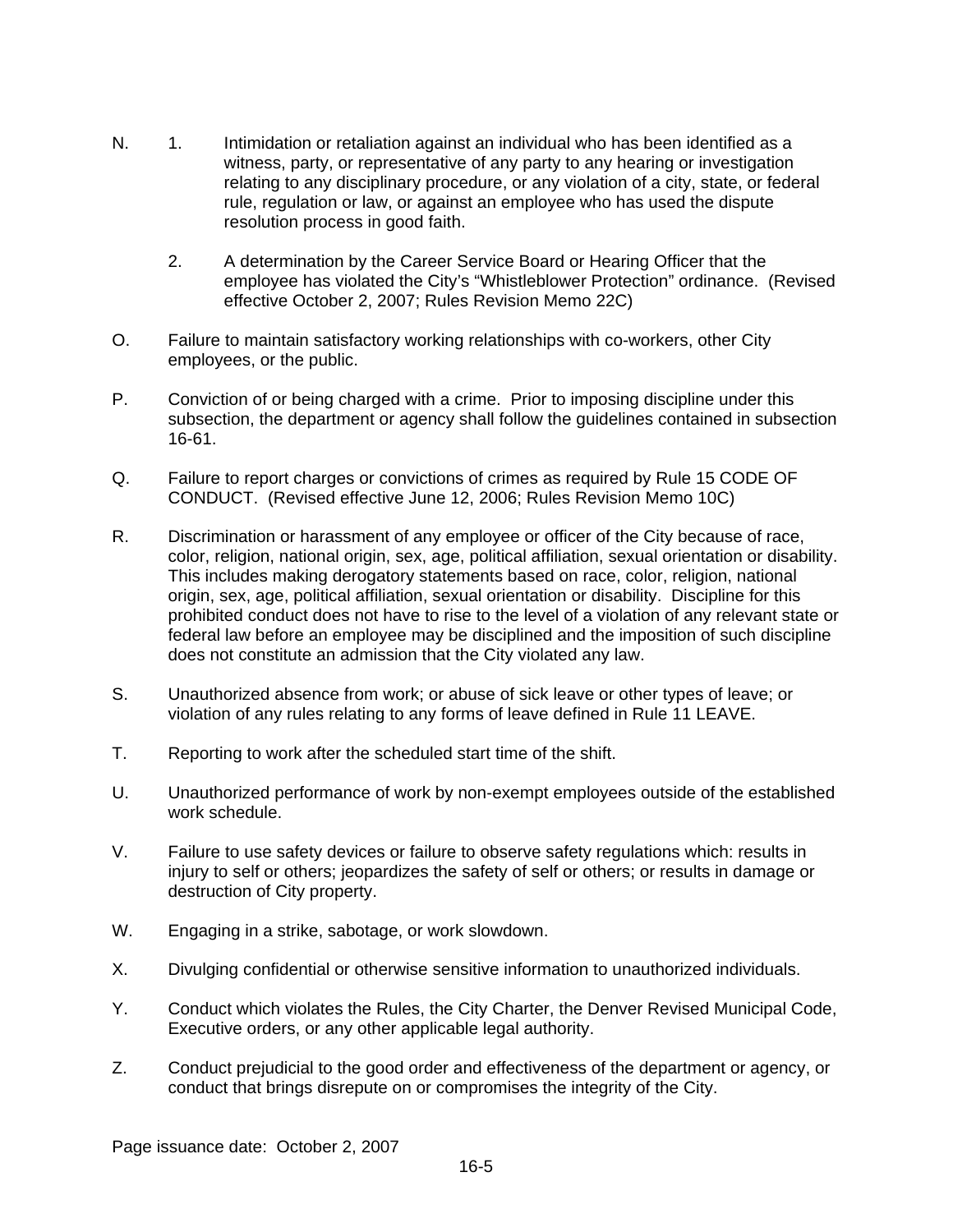#### **RULE 19 APPEALS**

# (Effective January 1, 2006; Rules Revision Memo 3C)

#### Purpose Statement

The purpose of this rule is to describe the authority of and procedure for appeals before the Career Service Hearing Office ("Hearing Office") and the Career Service Board ("Board").

Section 19-10 Actions Subject to Appeal (Revised effective October 2, 2007; Rules Revision Memo 22C)

- A. An employee who holds career status may appeal the following:
	- 1. Direct Appeals: An employee or former employee must file an appeal directly with the Hearing Office in order to challenge the following action(s) of an appointing authority:
		- a. Dismissal;
		- b. Suspension or temporary reduction in pay;
		- c. Involuntary demotion with an attendant loss of pay;
		- d. Disqualification;
		- e. Layoff; or
		- f. A retaliatory adverse employment action, as defined by the City's "Whistleblower Protection" ordinance (attached as an appendix).

It is not necessary that a complaint be filed or an investigation be conducted prior to the filing of a direct appeal where it is alleged that the action being appealed involved discrimination, harassment or retaliation, or violation of the City's "Whistleblower Protection" ordinance.

- 2. Appeal of Complaint or Grievance: An employee may file an appeal following a formal complaint or grievance only as described below:
	- a. Discrimination, Harassment or Retaliation: Any action, that is not subject to a direct appeal, of any supervisor/manager or employee resulting in alleged discrimination, harassment or retaliation because of race, color, religion, national origin, gender, age, political affiliation, sexual orientation, disability, or any other status protected by federal, state or local law may be appealed if, after filing a formal complaint as required by Rule 15 CODE OF CONDUCT, the disposition of such complaint has not resulted in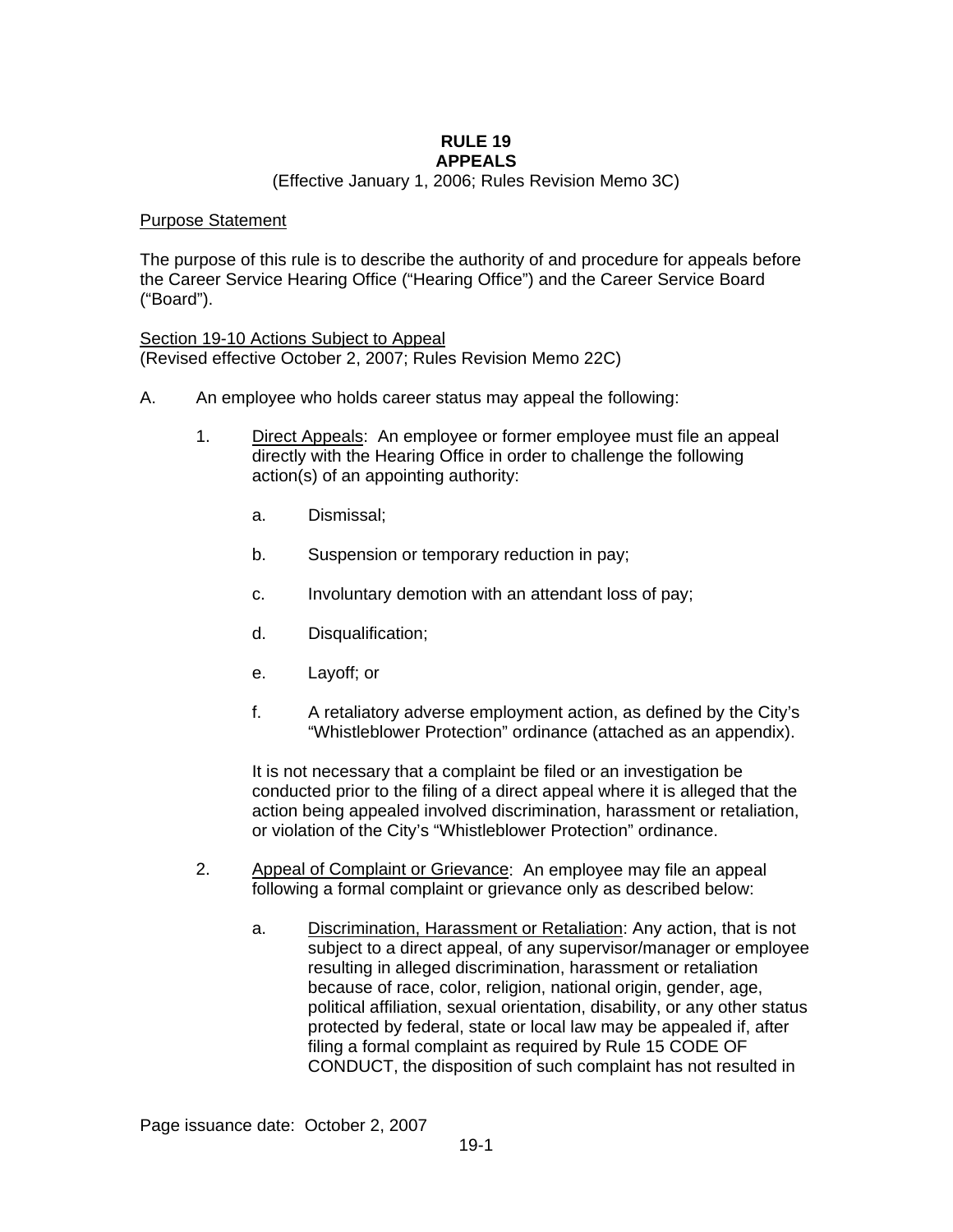stopping or otherwise addressing the alleged discrimination, harassment or retaliation.

- b. Grievance:
	- i. Any grievance which results in an alleged violation of the Career Service Rules ("Rules"), the City Charter, ordinances relating to the Career Service, executive orders, or written agency policies and negatively impacts the employee's pay, benefits or status;
	- ii. A grievance in which the agency/department failed to respond according to Rule 18 DISPUTE RESOLUTION; or
	- iii. A grievance in which the agency/department has failed to implement the remedy granted and the grievant has notified the agency of the intent to file an appeal in accordance with Rule 18 DISPUTE RESOLUTION.
	- Iv. The grievance must be in conformance with and processed pursuant to the requirements of Rule 18 DISPUTE RESOLUTION.
	- v. Notwithstanding the above provisions, written reprimands may not be appealed.
- c. Grievance of Performance Enhancement Program Reports: Only grievances of Performance Enhancement Program Reports ("PEPRs") with overall ratings of "Needs Improvement" may be appealed. The only basis for reversal of the PEPR shall be an express finding that the rating was arbitrary, capricious, and without rational basis or foundation.
- 3. Bonus or incentive payments or the lack thereof, or the criteria used by an agency or department to make or not make such payments, or any other aspect of the bonus or incentive program may not be appealed.
- B. 1. Career Service employees who do not hold career status or former employees who did not hold career status may only file direct appeals when they have alleged that an employment decision subject to direct appeal is discriminatory or when they allege a violation of the "Whistleblower Protection" ordinance.
	- 2. Career Service employees who do not hold career status may appeal the disposition of a complaint alleging discrimination.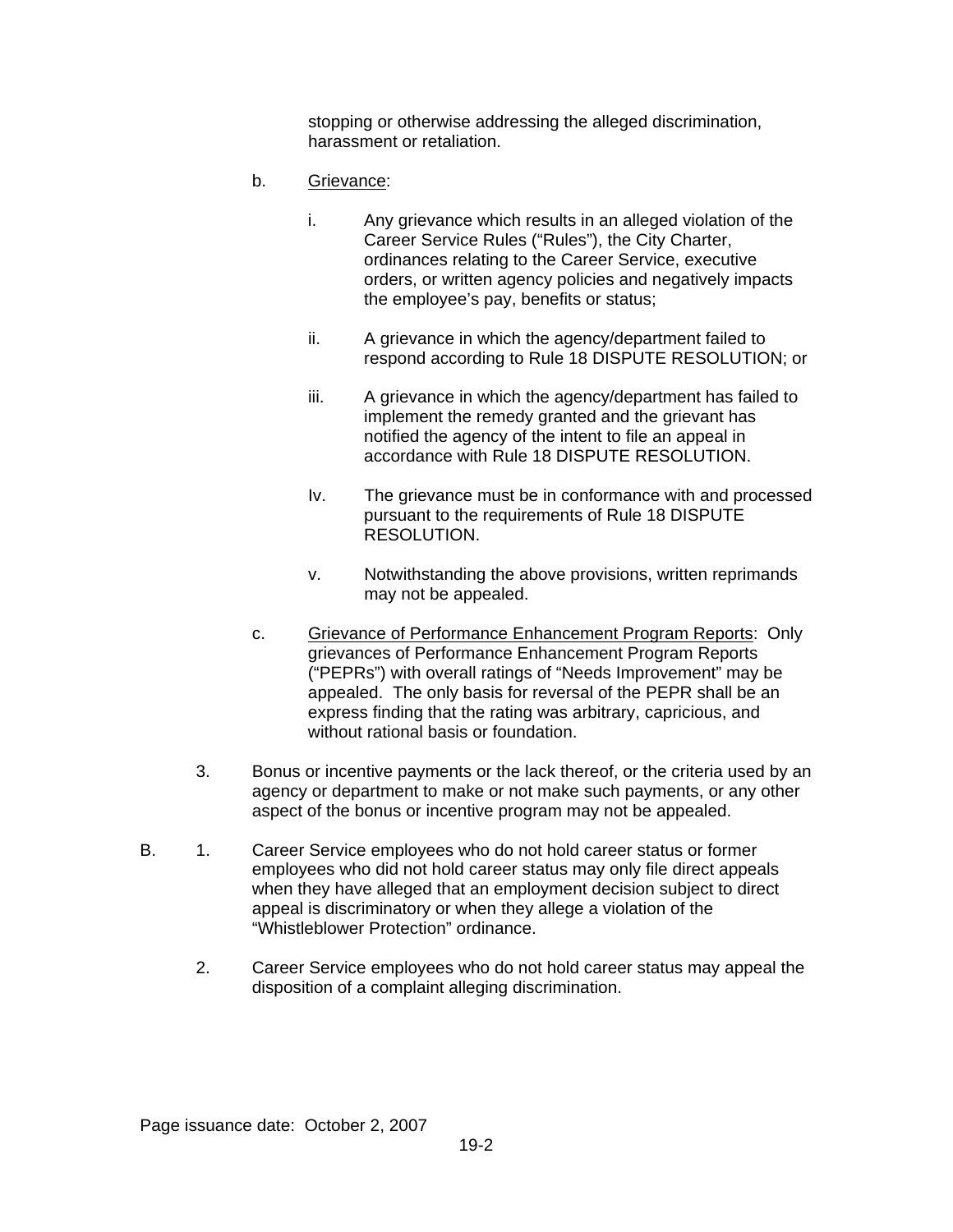# Section 19-20 Filing of Appeal

# A. Time Limitation

(Revised effective October 2, 2007; Rules Revision Memo 22C)

- 1. a. Appeals claiming violation of the City's "Whistleblower Protection" ordinance shall be filed with the Hearing Office within thirty (30) calendar days of the alleged retaliatory adverse employment action.
	- b. All other appeals shall be filed with the Hearing Office within fifteen (15) calendar days after the date of notice of the action being appealed.
- 2. The computation of the period of time for filing an appeal shall be as follows (all time periods are calendar days):
	- a. The date of notice of the action shall be the date on the certificate of hand-delivery if hand-delivered to the appellant or the date on the certificate of mailing of the notice if sent by U.S. mail or interoffice mail.
	- b. The period of time for filing the appeal starts on the day following the date of:
		- i. The alleged retaliatory adverse employment action in the case of an appeal brought under the "Whistleblower Protection" ordinance; or
		- ii. The notice of the action or date of inaction in all other cases.
	- c. If the final date of the appeal period falls on a day the Hearing Office is not open for business, the final date for appeal shall be construed to be the next working day.
	- d. The appeal period ends at 5:00 p.m. (close of business) on the final date for appeal.

## B. Form of Appeal

1. Every appeal shall be on the form prescribed by the Hearing Office and shall include the name and address of the employee filing the appeal, the action which is the subject of the appeal, the reason for the appeal, and a statement of the remedy sought.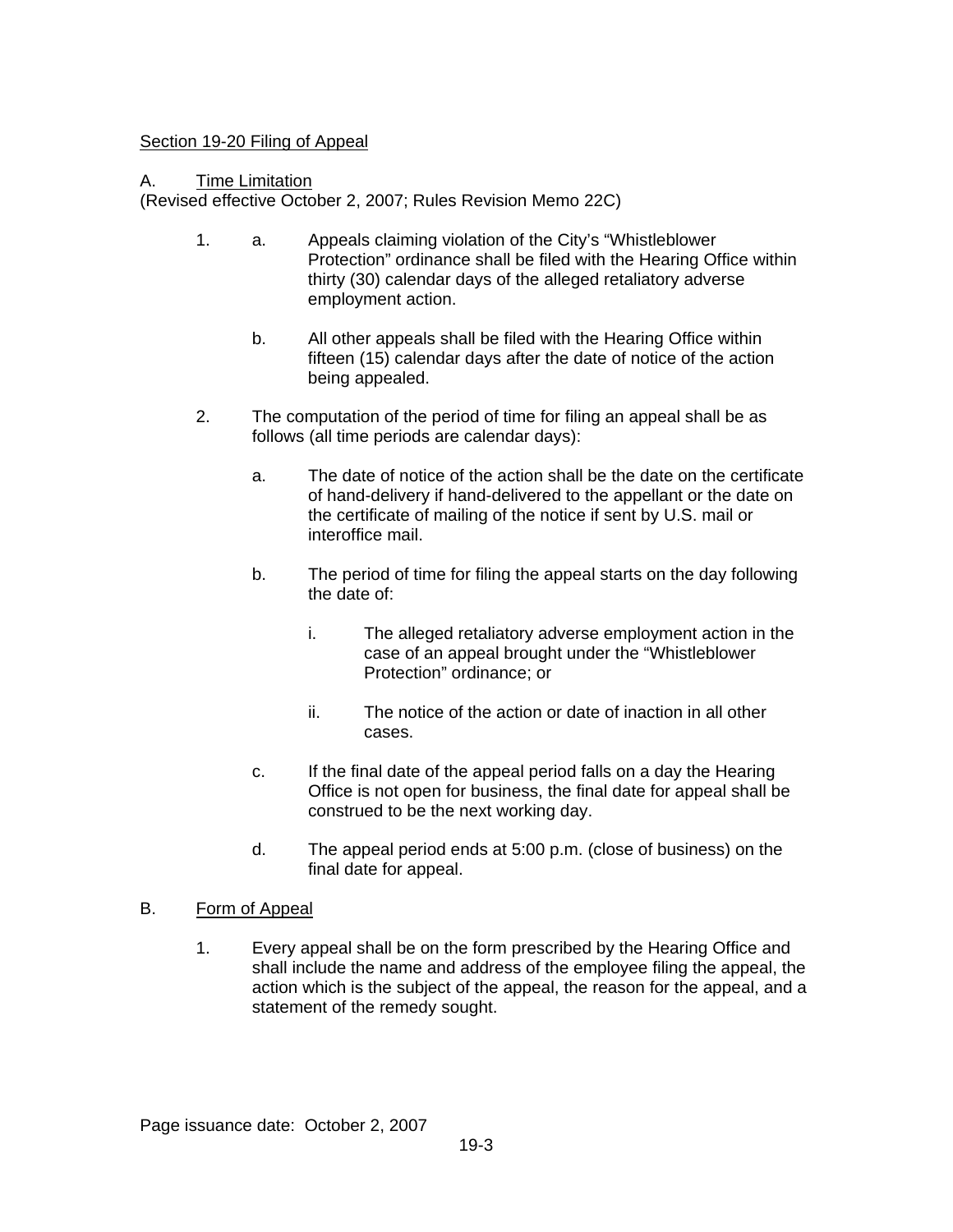- 2. For any appeal filed pursuant to 19-10 A.2.a., the employee must identify the alleged discrimination, harassment or retaliation that has not been stopped or otherwise addressed. An appeal may be dismissed if the employee fails to comply.
- 3. For any appeal filed pursuant to 19-10 A.2.b.i., the employee must identify the alleged violation of the Rules, the City Charter, ordinances relating to the Career Service, executive orders or written agency policies, and how the employee's pay, benefits or status were impacted. An appeal shall be dismissed if the appellant fails to comply.
- 4. For any appeal filed pursuant to 19-10 A.2.c., the employee must identify why the employee asserts the "Needs Improvement" PEPR was arbitrary, capricious and without rational basis or foundation. An appeal shall be dismissed if the employee fails to comply.

# 19-25 Alternative Dispute Resolution Available

- A. A party may request mediation pursuant to Rule 18 DISPUTE RESOLUTION anytime during the appeal process. Requesting mediation shall not suspend the time limitation for filing an appeal. Scheduling the matter for mediation will not affect the appeal process or the appeal hearing date, except by agreement of the parties. If the parties mutually determine that an extension of time or a stay of the appeal is necessary to facilitate mediation, the parties shall file a motion for such relief with the Hearing Office.
- B. All mediation proceedings are considered confidential. This confidentiality shall be specifically acknowledged and agreed to by each party to mediation prior to the commencement of mediation. No testimony concerning discussions had at or during the mediation shall be admissible in any Career Service hearing. The nature and scope of the confidentiality of discussions, documents and other materials presented at the mediation shall be governed by the terms of the Colorado Dispute Resolution Act, C.R.S. 13-22-307, Sections 1 through 4 inclusive, as it may be amended.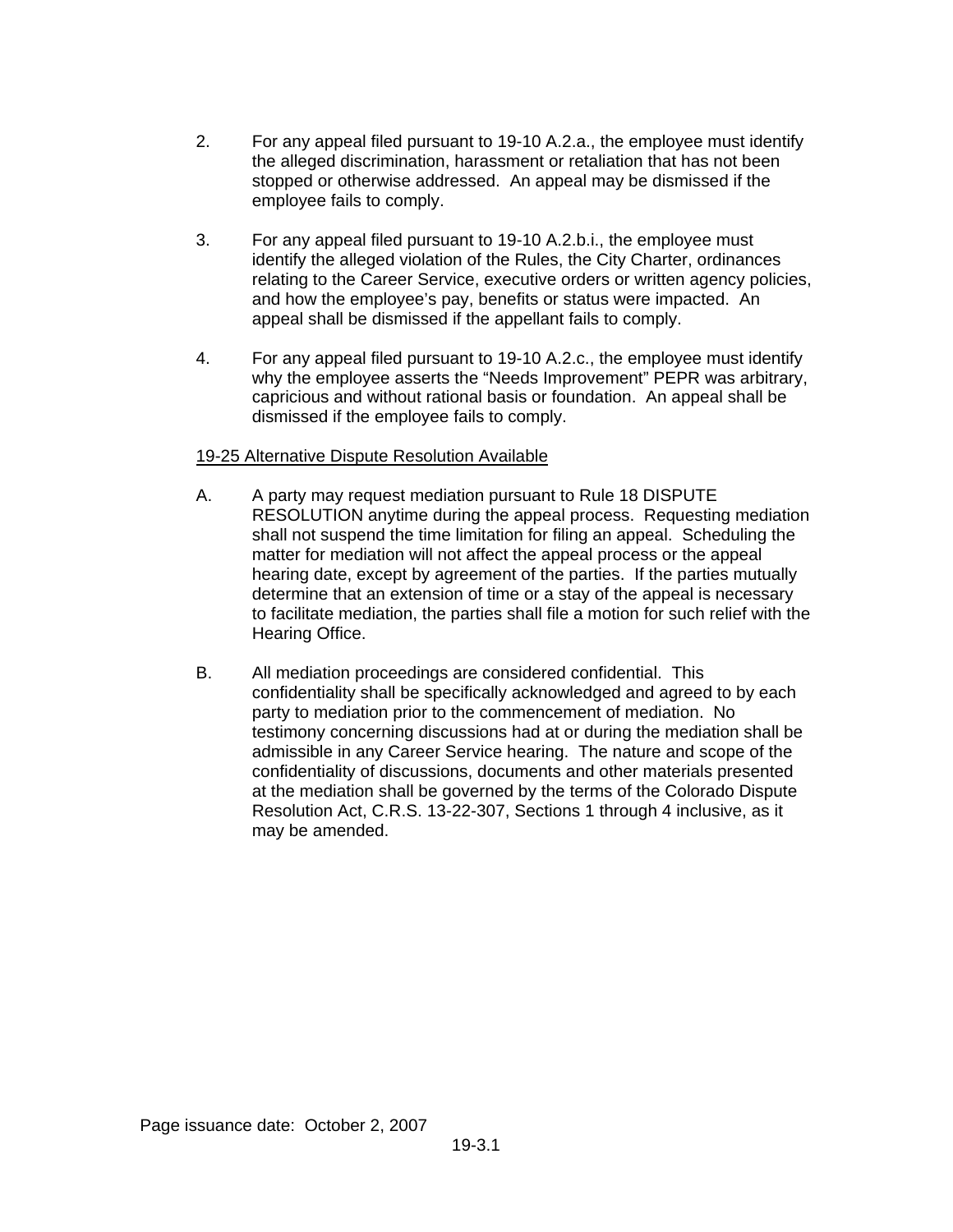# **APPENDIX 19.A.**

## **RELEVANT PROVISIONS OF THE WHISTLEBLOWER PROTECTION ORDINANCE SECTION 2-100 OF THE DENVER REVISED MUNICIPAL CODE**

# **Sec. 2-106. Legislative Declaration**

The city council hereby determines and declares that employees of the City and County of Denver should never suffer retaliation from their supervisors or appointing authorities for communicating information about illegal activities, unethical practices or other forms of official misconduct experienced or witnessed by employees in the scope of their employment. The interests of the City and County and Denver and the larger interests of the citizens of Denver are served by encouraging all employees to speak out fully and frankly on any official misconduct which comes to their attention without fear of retaliation. Therefore, the purpose of this Article VII is to eliminate the possibility or the threat of any adverse employment action that may be taken against any City and County employee for reporting such information to appropriate reporting authorities.

## **Sec. 2-107. Definitions**

As used in this Article VII:

- (a) "Appropriate reporting authority" means any officer, board or commission, or other person or entity vested with legal authority to receive, investigate, or act upon reports of official misconduct by officers and employees of the City and County, including, by way of example:
	- (1) The mayor and members of the mayor's cabinet;
	- (2) The city council, any committee of the city council, and individual members of the city council;
	- (3) The auditor and the audit committee;
	- (4) The board of ethics;
	- (5) The district attorney and other law enforcement agencies; or
	- (6) The appointing authority for the officer or employee who is alleged to have engaged in the official misconduct that is the subject of the report.
- (b) "Adverse employment action" means any direct or indirect form of employment discipline or penalty, including, but not limited to, dismissal, suspension, demotion, transfer, reassignment, official reprimand, adverse performance evaluation, withholding of work, denial of any compensation or benefit, layoff, or threat of any such discipline or penalty.
- (c) "Employee" means any employee of the City and County of Denver within the meaning of § 1.2.11 of the charter.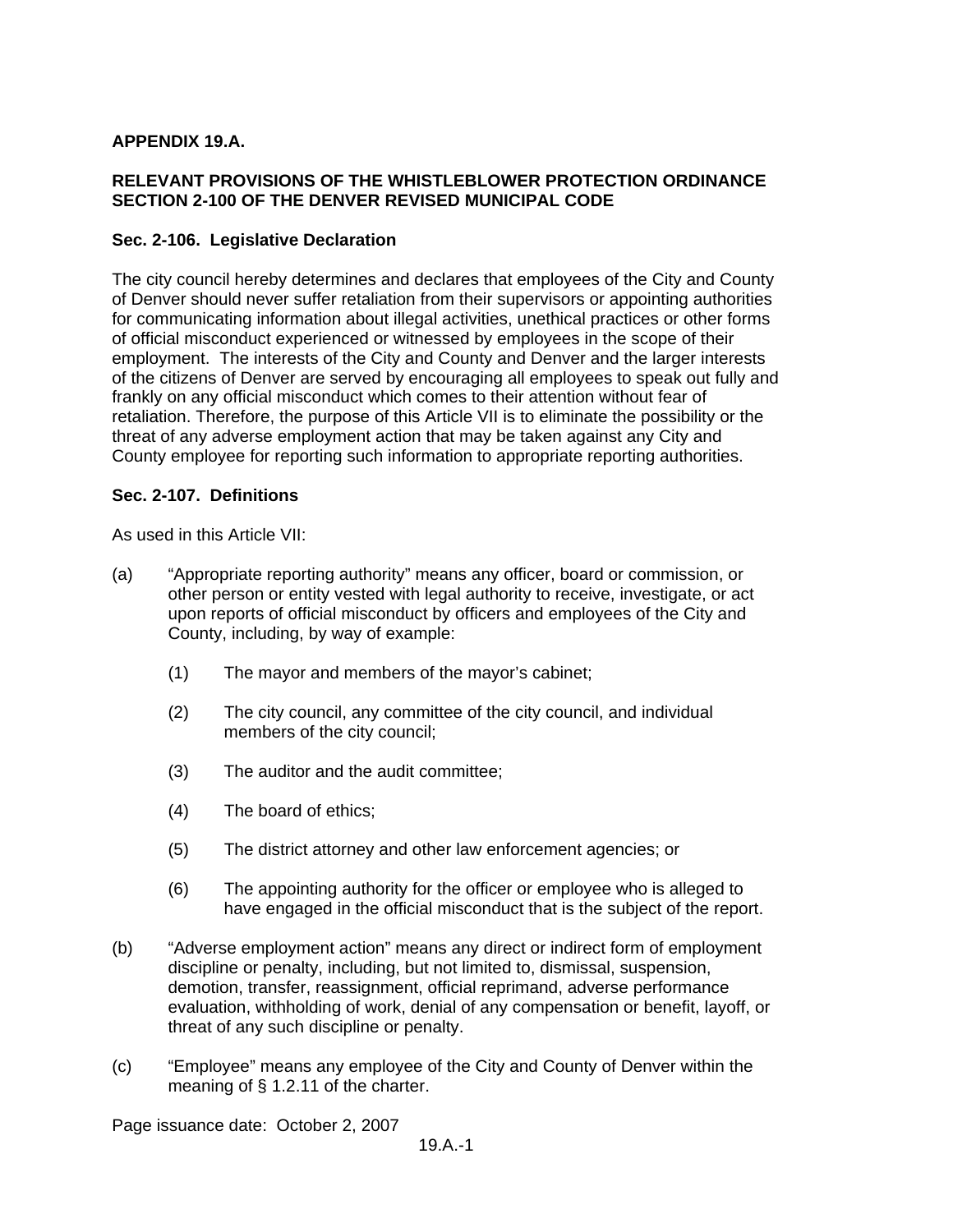- (d) "Official misconduct" means any act or omission by any officer or employee of the City and County that constitutes:
	- (1) A violation of law;
	- (2) A violation of any applicable rule, regulation or executive order;
	- (3) A violation of the code of ethics as codified in article IV of this chapter 2, or any other applicable ethical rules and standards;
	- (4) The misuse, misallocation, mismanagement or waste of any city funds or other city assets; or
	- (5) An abuse of official authority.
- (e) "Supervisor" means any person who is authorized to recommend or to impose any adverse employment action upon an employee.

## **Sec. 2-108. Retaliation prohibited.**

- (a) Except as provided in subsection (b) of this section, no supervisor shall impose or threaten to impose any adverse employment action upon an employee on account of the employee's disclosure of information about any official misconduct to any person.
- (b) The protections afforded by this Article VII shall not apply to any employee:
	- (1) Who discloses information that the employee knows to be false or who discloses information without regard for the truth or falsity thereof;
	- (2) Who discloses information in a manner prohibited by law including, by way of example, information that is prescribed as being confidential by law; or
	- (3) Who otherwise discloses information in bad faith.
- (c) It shall be the obligation of an employee who wishes to disclose information under the protection of this Article VII to make a good faith effort to provide to an appropriate reporting authority the information to be disclosed prior to the time of its disclosure. The protection of this Article VII shall not extend to reports of official misconduct that are made anonymously.